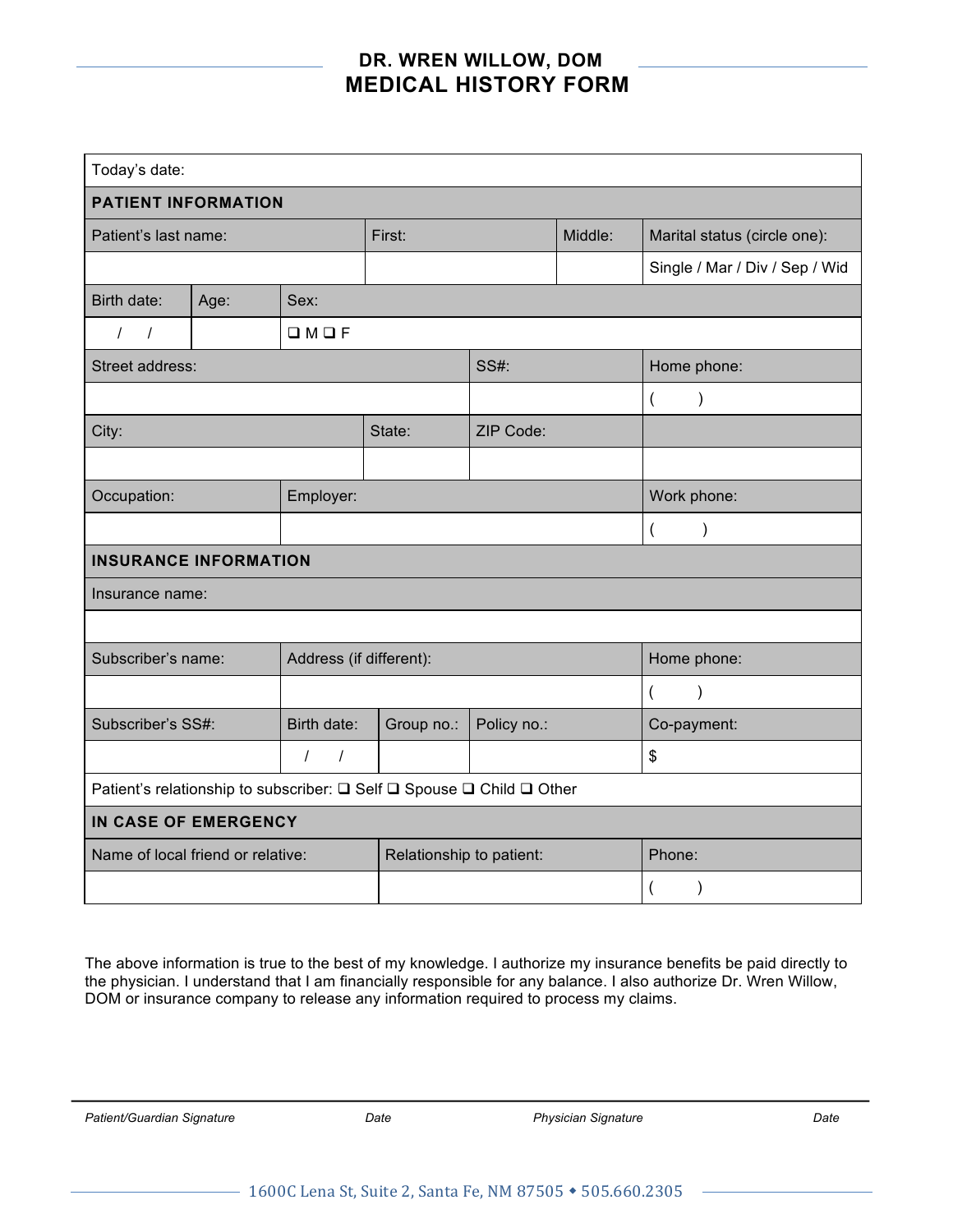| <b>MEDICAL HISTORY</b>     |                             |                                    |                     |  |  |  |  |  |
|----------------------------|-----------------------------|------------------------------------|---------------------|--|--|--|--|--|
| $\Box$ Aids/HIV            | $\Box$ Diabetes             | $\Box$ Hysterectomy                | $\square$ Seizures  |  |  |  |  |  |
| $\Box$ Alcoholism          | $\square$ Emphysema         | $\square$ Measles                  | $\Box$ Stroke       |  |  |  |  |  |
| $\Box$ Allergies           | $\Box$ Epilepsy             | $\square$ MS                       | $\square$ Surgery   |  |  |  |  |  |
| $\Box$ Appendicitis        | □ Goiter                    | $\square$ Mumps                    | $\Box$ Thyroid      |  |  |  |  |  |
| $\Box$ Arteriosclerosis    | $\Box$ Gout                 | $\square$ Pacemaker                | $\square$ TB        |  |  |  |  |  |
| $\Box$ Asthma              | □ Heart Disease             | $\Box$ Pneumonia                   | $\Box$ Ulcers       |  |  |  |  |  |
| □ Cancer                   | $\Box$ Hepatitis            | $\Box$ Polio                       | $\Box$ Other        |  |  |  |  |  |
| $\Box$ Chickenpox          | $\Box$ Herpes               |                                    |                     |  |  |  |  |  |
| <b>CARDIOVASCULAR</b>      |                             |                                    |                     |  |  |  |  |  |
| □ High Blood Pressure      | <b>Q</b> Low Blood Pressure | □ Chest Pain                       | $\Box$ Palpitations |  |  |  |  |  |
| $\square$ Dizziness        |                             |                                    |                     |  |  |  |  |  |
| EYES, EARS, HEAD, NOSE     |                             |                                    |                     |  |  |  |  |  |
| □ Glasses/Contacts         | □ Poor Night Vision         | $\Box$ Blurry Vision               | $\Box$ Itchy Eyes   |  |  |  |  |  |
| $\Box$ Tinnitus            | □ Deaf/Hard of Hearing      |                                    |                     |  |  |  |  |  |
| $\Box$ Headaches           | $\Box$ Migraines            |                                    |                     |  |  |  |  |  |
| $\square$ Sinus Problems   | $\square$ TMJ               | $\Box$ Cough $\Box$ dry $\Box$ wet | $\Box$ Allergies    |  |  |  |  |  |
| <b>GASTROINTESTINAL</b>    |                             |                                    |                     |  |  |  |  |  |
| $\Box$ Acid Reflux         | $\square$ Bloating          | □ Bloody Stools                    | □ Black Stools      |  |  |  |  |  |
| $\Box$ Constipation        | $\Box$ Diarrhea             | $\Box$ Gas                         | $\Box$ Hemorrhoids  |  |  |  |  |  |
| □ Mucus in Stools          | □ Nausea                    | □ Undigested Food                  | $\Box$ Vomiting     |  |  |  |  |  |
| □ Laxative Use             | □ Bad Breath                |                                    |                     |  |  |  |  |  |
| GENITO-URINARY, GYNECOLOGY |                             |                                    |                     |  |  |  |  |  |
| □ Nighttime Urination      | □ Painful Urination         | □ Bloody Urination                 | □ Lower Back Pain   |  |  |  |  |  |
| $\square$ PMS              | □ Painful Menses            | □ Blood Clots                      | □ Breast Tenderness |  |  |  |  |  |
| $\Box$ Cramps              | $\Box$ Pregnant now?        |                                    |                     |  |  |  |  |  |
| Menopausal Symptoms:       | □ Night Sweats              | □ Memory Loss                      | $\Box$ Irritability |  |  |  |  |  |
| MUSCULOSCELETAL            |                             |                                    |                     |  |  |  |  |  |
| □ Neck/shoulder Pain       | □ Upper Back Pain           | □ Lower Back Pain                  |                     |  |  |  |  |  |
| Where?<br>□ Joint Pain     |                             |                                    |                     |  |  |  |  |  |
| Muscle Pain Where?         |                             |                                    |                     |  |  |  |  |  |
|                            |                             |                                    |                     |  |  |  |  |  |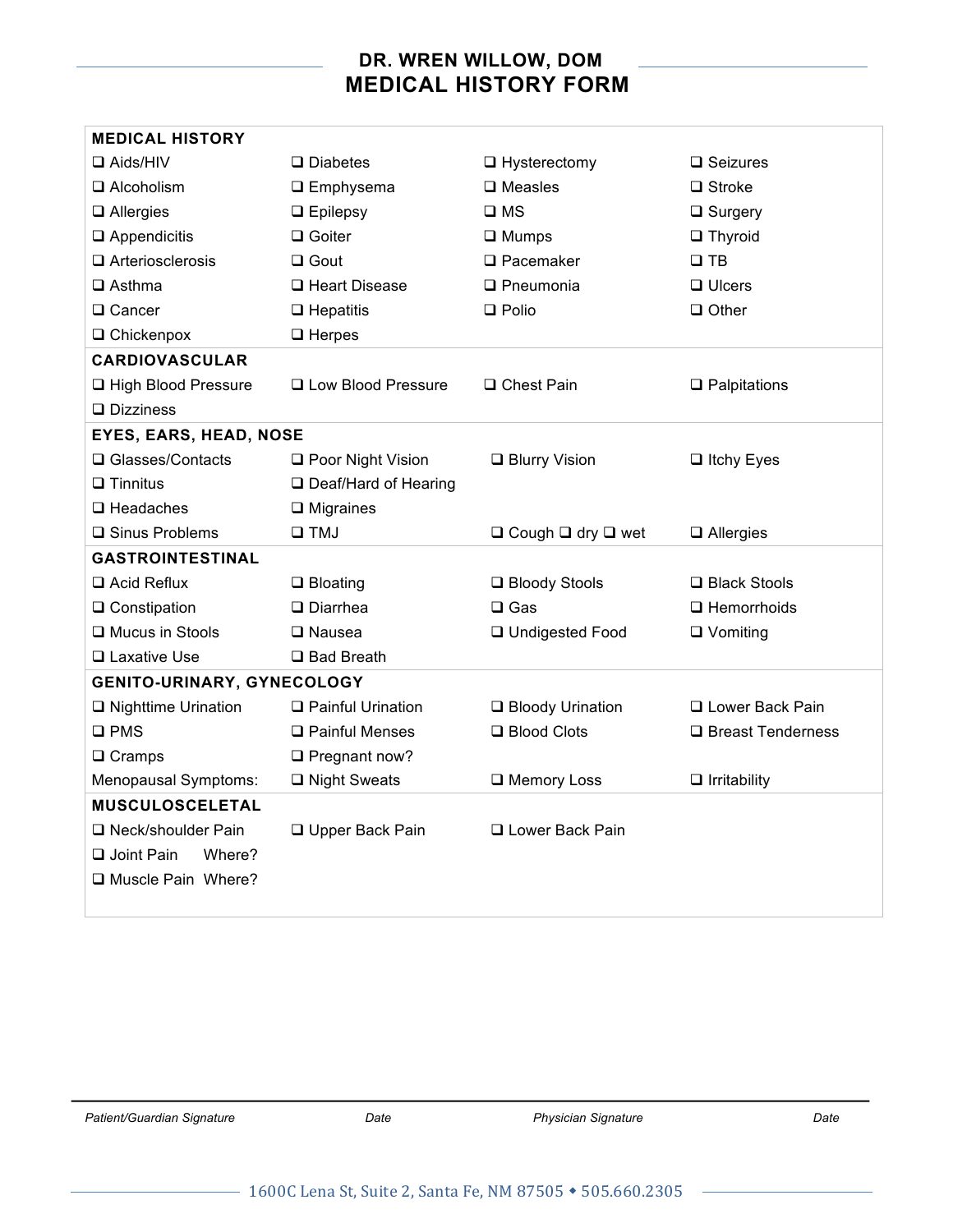

*Patient/Guardian Signature Date Physician Signature Date*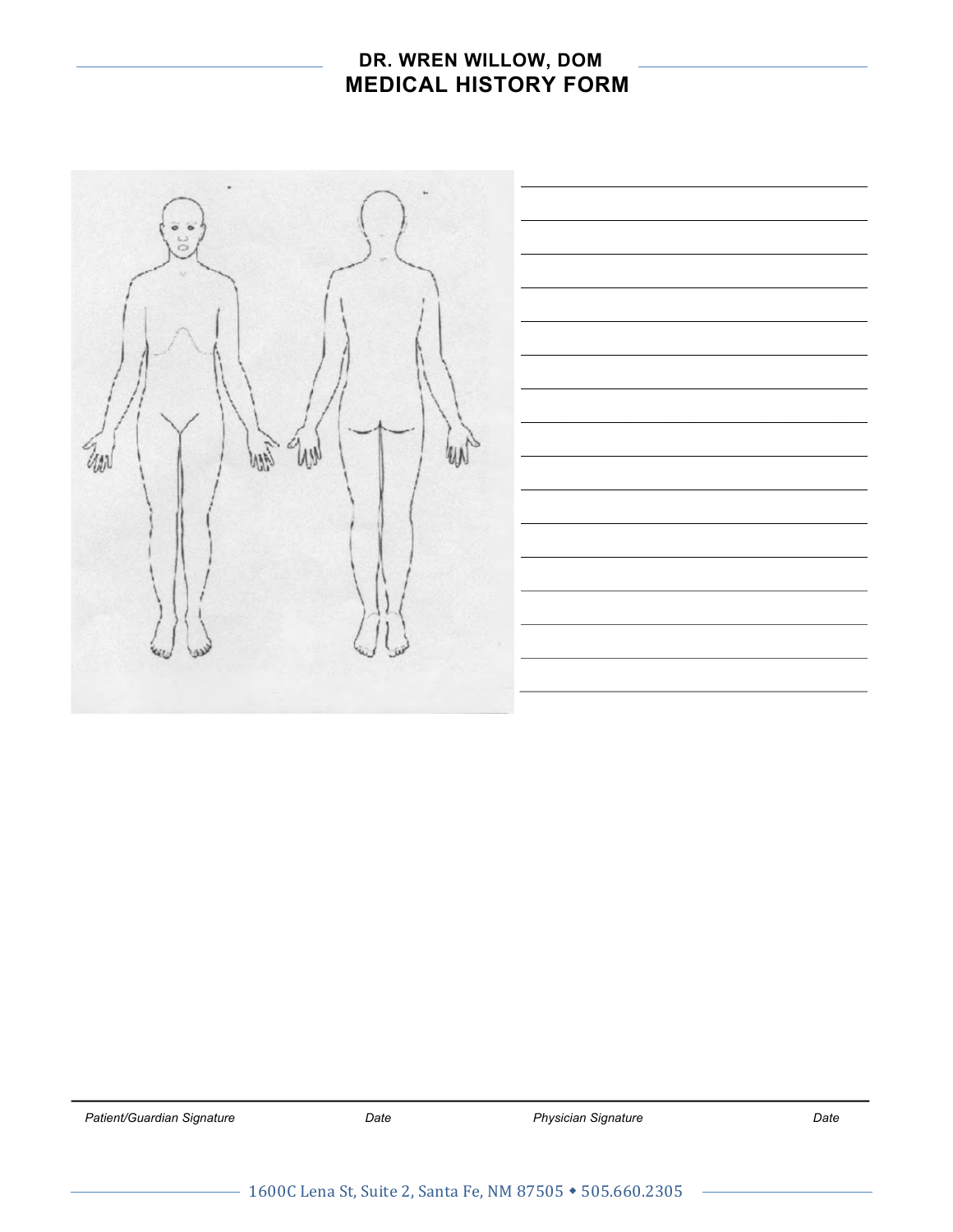## **INFORMED CONSENT**

I hereby request and consent to the performance of Acupuncture/Oriental Medicine and/or massage therapy procedures on me (or on the patient named below, for whom I am legally responsible) by Dr. Karin Richvalsky A.K.A. Dr. Wren Willow and her associates ( ).

I realize there are some inherent risks from treatment by these procedures including but not limited to bruising, bleeding, minor abrasions and/or bums, or a possible temporary worsening of my symptoms. I expect that the doctors will give me a verbal estimate of the number of times I may need, the frequency of the treatment, and the possible outcome of the diagnostic treatment or procedure. I do not expect the doctors or their representatives to be able to anticipate and explain all risks and complications, and I wish to rely on them to exercise their judgment to the best of their abilities during the course of my treatment. I have had an opportunity to discuss with my doctor or therapist the nature and purpose of Acupuncture/Oriental

Medicine and its procedures and potential outcomes. I understand the results are not guaranteed. I also understand that I shall have the choice to accept or reject the proposed diagnostic treatment or procedure, or any part of it.

I have read or have had read to me, the above named procedures. I intend this consent form to cover the entire course of treatment for my present the above consent. I have also had an opportunity to ask questions about its content, and by signing below, agree to condition, and for any future condition(s) for which I seek treatment by this office, its doctors and therapists.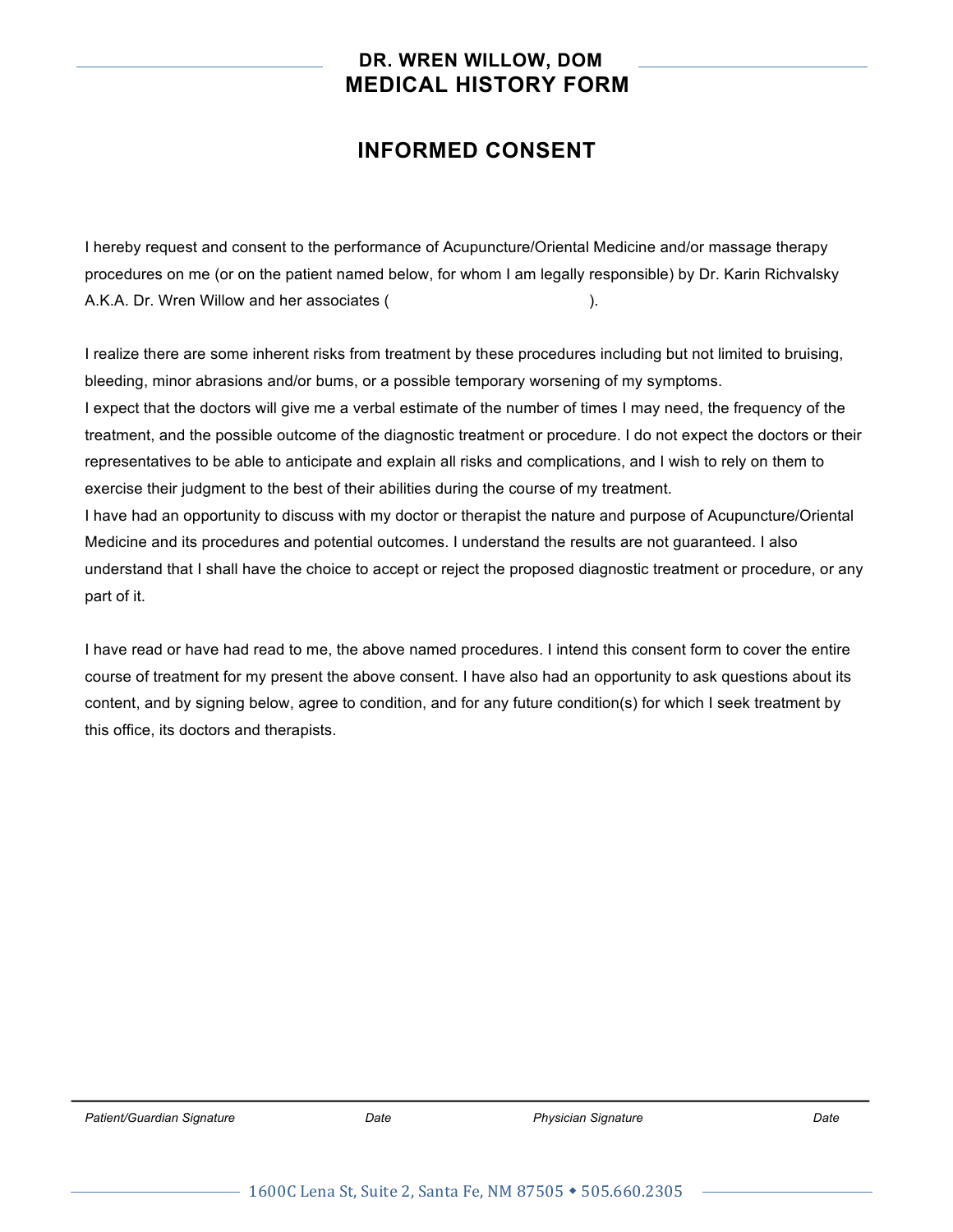# **PATIENT'S STATEMENT OF PRIVACY RIGHTS**

As a patient of this practice, you have the right to privacy of your Personal Health Information, and to know that such information shall be properly and securely maintained by this practice, in accordance with our own policy and in compliance with the Health Information Accountability and Portability Act of 1996 (HIPAA). HIPAA was enacted to give you, the patient of a health care provider and covered under a health insurance claim, more control over your health information, to set boundaries on the use and release of health records, establish appropriate safeguards that health care providers and others must achieve to protect the privacy of Personal Health Information, and to hold violators accountable, with appropriate penalties for violation of a patient's right to privacy.

#### **AS A PATIENT OF THIS PRACTICE, YOU:**

- 1. You are entitled to an individually delivered, written notification of your Privacy Rights at the time of your first visit to this practice's facility. The document you are reading is this notice.
- 2. You are entitled to see your medical records.
- 3. You are entitled to receive a copy of your medical records. (Forms are available upon request.)
- 4. You have the right to specify how access to your health information is restricted and from whom.
- 5. You have the right to indicate the method and/or phone numbers and/or addresses to which telephonic and written communications to you shall be forwarded.
- 6. All covered entities under HIPAA, such as this practice or other health care providers, or business associates such as billing companies or claims administrators, as are designated by the HIPAA Privacy Rule, and with whom this practice must work on your behalf from the standpoint of effective treatment or billing of medical services and administration of such services, shall be part of a "chain of trust' under applicable Business Associate Agreements whenever applicable with those parties. This means that those parties are bound to maintain the same privacy and security of your health information, as are we.
- 7. No personal health information shall be given out to any entity not related to your treatment and the billing of medical services rendered, without your written authorization.
- 8. You are entitled to this practices best efforts to maintain the security of Personal Health Information on your behalf within and outside this office.
- 9. This practice shall provide Personal Health Information to required parties on the basis of the minimum necessary standard of release (releasing only that information necessary for those parties to provide treatment, reimbursement, or administrative services on your behalf), and so as to maintain the intent of HIPAA in establishing that standard.
- 10. You *have* the right to inquire of this office and gain correct and appropriate answers to any questions regarding your privacy rights at any time, consistent with those rights as covered by HIPAA.
- 11. You have the right contact the Department of Health and Human Services, Office of Civil Rights, which administrates HIPAA, with questions or to file a complaint at, Toll Free: 1-877-696- 6775 or E-Mail: www.hhs/gov/ocr